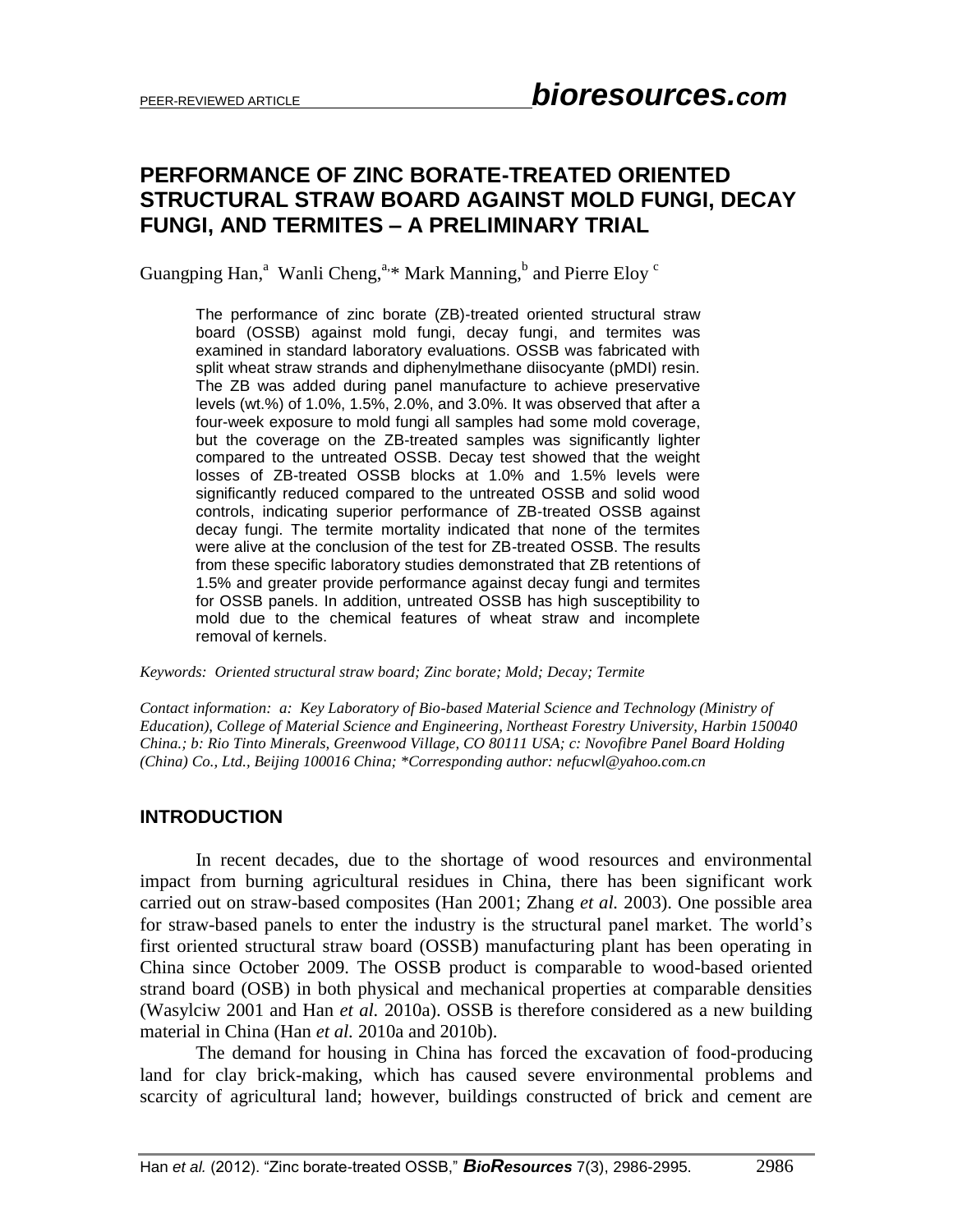susceptible to earthquakes. Thousands of homes made of bricks and cement were badly damaged in the earthquakes in Sichuan, China in 2008. By using waste straw to produce OSSB building panels, Chinese people are creating a new value in reducing carbon emissions from burning straws and from brick production. The development of OSSB technology in China is turning a regional waste into a building product, while reducing its carbon footprint and providing much-needed housing. As a low-carbon building material, OSSB has recently been proposed for use in earthquake-resistant construction and lowcost housing for farmers in rural areas in China (Han *et al.* 2010a).

Similar to wood OSB, OSSB is extensively used for wall, roof, and floor sheathing in both residential and commercial construction. The OSSB framing and sheathing elements are intended for use in dry service conditions, and they can certainly tolerate brief periods of wetting during construction; however, they will suffer from mold, stain, and decay under prolonged exposure to high relative humidity and/or liquid water. OSSB is subject to biological attacks due to the chemical composition of the straw material. It is reported that wheat straw has a higher content of sugars and starches, especially in its kernels (Rowell *et al.* 1997). Complete removal of kernels has proven to be a daunting task in the industrial production of OSSB; therefore, OSSB has a high risk of fungal and termite attacks as long as the kernels are present in the panel.

The wood panel industry has minimal experience in producing wood preservativetreated OSB compared with the significant body of work on the preservative treatment of solid lumber and plywood. Some work has been done to combine powdered borate with wood flakes during the manufacturing of OSB to provide termite and decay resistance of the finished products (Laks *et al.* 1991; Laks *et al.* 1995; Sean *et al.* 1999). Morris (1995) reviewed the literature on processes to improve the durability of OSB. The work concluded that the most promising option for moderate decay hazards was the use of leach-resistant borates such as zinc borate (ZB) during panel manufacture. This was based on the efficacy and low mammalian toxicity of this chemical. More detailed information on ZB treatment and performances were reported by Laks and Manning (1995) and Lee *et al.* (2004). However, no research work has been reported for the preservation of OSSB panel so far.

The objective of this work was to investigate the practical feasibility of using ZB as preservative in OSSB manufacture. The effects of various ZB loading levels on the performance of OSSB against mold fungi, decay fungi, and the Formosan subterranean termite were evaluated.

#### **EXPERIMENTAL**

#### **OSSB Manufacturing**

Wheat (*Triticum aestivum* L.) straw was collected from Shanxi, China. Prior to straw splitting, the straw was adjusted to a moisture content (MC) of 8% to 10% to avoid the generation of more fines. The straw was longitudinally split using a Straw Splitter at Alberta Innovates Technology Futures (AITF). The split straw was screened on AITF's BM&M deck screener, and the fines (particle size smaller than 3.175 mm) were added back to face and core blends at 20%. The OSSB was fabricated with split straw and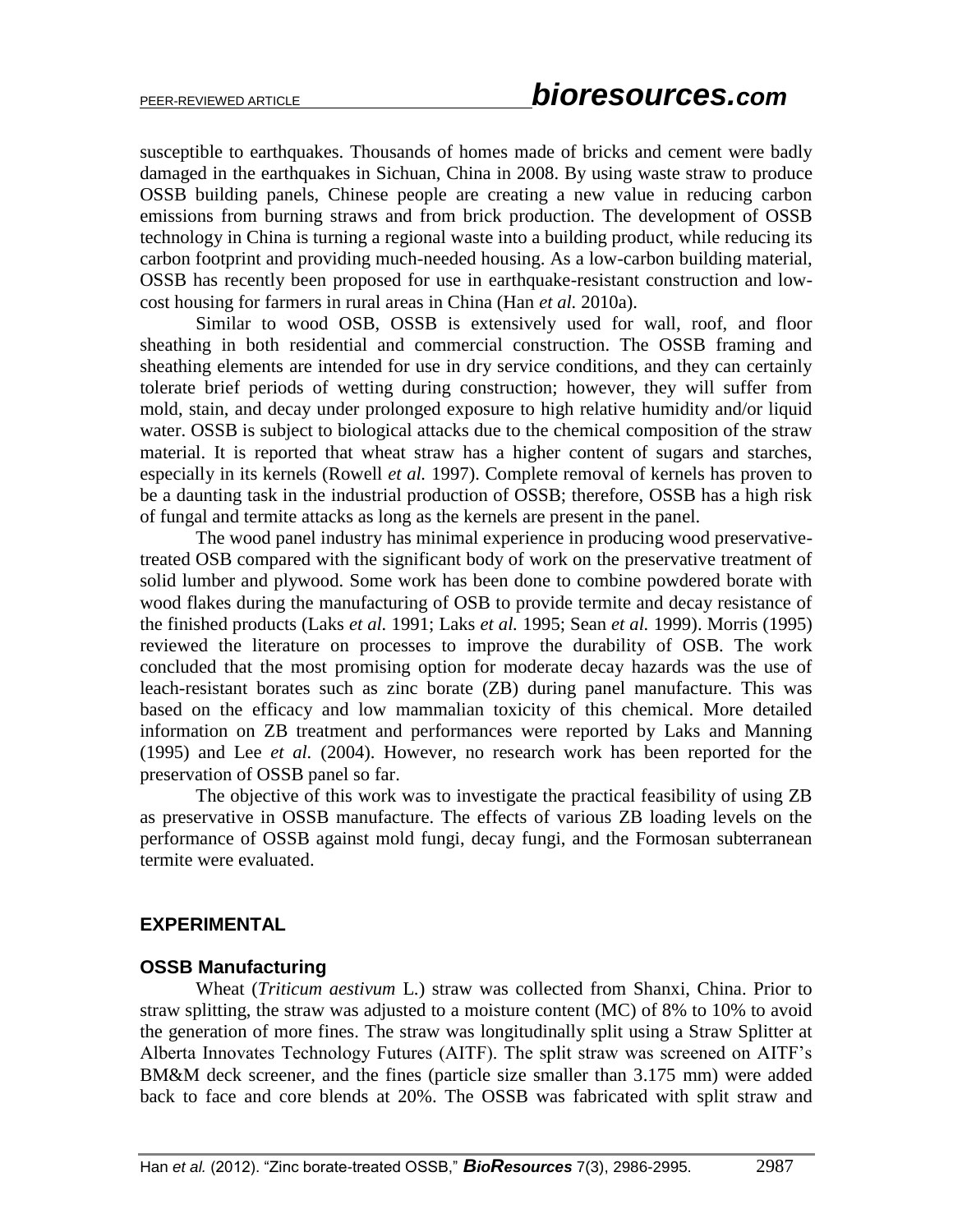diphenylmethane diisocyante (pMDI) resin at the pilot plant of AITF. Split straw strands received 5% pMDI (Huntsman, R1840) resin and 1% E-wax (H&R viva 9373). The zinc borate  $(2ZnO·3B<sub>2</sub>O<sub>3</sub>·3.5H<sub>2</sub>O)$  provided by Rio Tinto Minerals was used as a preservative additive. The target loading levels for ZB were 0.0%, 1.5%, 2.3%, 3.0%, and 4.5% based on the oven-dry straw weight in the panel. Because of the high efficiency air removal systems in the blender, some of the ZB was lost and the actual chemical retentions were lower than the target: 1.0%, 1.5%, 2.0%, and 3.0% respectively. Control boards were manufactured with no ZB addition. The order of application was water, wax, resin, and then ZB (if applicable) for both ZB and control groups. After blending, the strands were machine-formed into oriented mats with 30% of the mass in each face layer and 40% of the mass in the core layer (*i.e*., faces/core: 60/40 split). All panels were 2400 mm x 1200 mm x 12 mm in dimension and  $552 \text{ kg/m}^3$  in density. Two replicate panels at each ZB level were constructed. The pressing time was 6 min at a temperature of  $200^{\circ}$ C. All the boards were cooled and conditioned at  $20^{\circ}$ C and 65% RH prior to testing.

## **Boron Analysis**

OSSB samples (50.8  $\times$  50.8  $\times$  12 mm) were cut from four different locations of each panel for boron chemical analysis. The samples were Wiley-milled to pass through a 20-mesh screen. Five grams of straw meal were selected and placed in a flat-bottom flask with a solution of 100 mg of 1N HCl. The flask, connected to a water-cooled condenser, was heated on a heating mantle for 2 h at  $100^{\circ}$ C for digesting. The flask was then cooled for 30 min while maintaining seals between the flask and the condenser. The digested samples were finally filtered using Whatman #2 filter paper over a filter funnel, and the analyte was analyzed by an Inductively Coupled Plasma-Atomic Emission Spectrometry (ICP-AES) to determine levels of boron and zinc in the sample.

The percentages of boron and zinc were determined on the basis of the molecular weight of ZB. The boron/zinc (B/Zn) ratios were calculated from the percentage of each element. The percentage of boron was finally converted to a boric acid equivalent (BAE). The assay results obtained are an average of four different chemical assays on each of the eight ZB-treated OSSB panels.

## **Mold Resistance Test**

Mold resistance test for OSSB and pine sapwood (as comparison) was carried out according to AWPA standard E24-06 (AWPA, 2006). The following four common fungi were used:

- 1. *Aureobasidium pullulans*
- 2. *Penicillium citrinum*
- 3. *Aspergillus niger*
- 4. *Alternaria tenuissima*

The mold fungi were mixed with distilled water and sprayed onto a soil bed within a mold chamber. The treated samples were suspended over the soil bed to allow mold growth under a controlled temperature of  $25^{\circ}$ C and relative humidity (RH) of 80%. Samples were evaluated weekly for fungal growth. Visual ratings were made using the following criteria (complete description of visual rating scheme given in the AWPA Standard):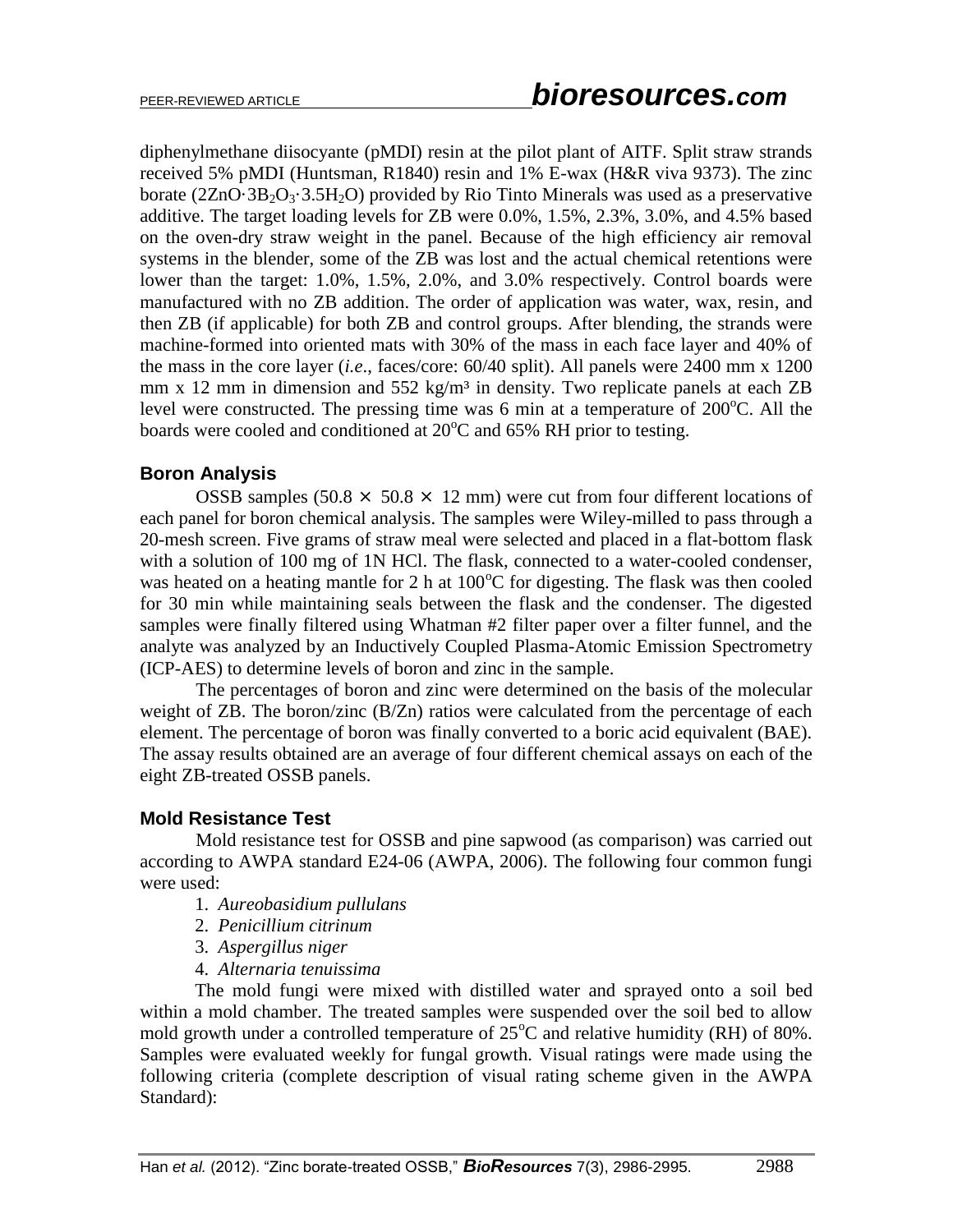# PEER-REVIEWED ARTICLE *bioresources.com*

Rating

- 1. No visible growth
- 2. Mold covering up to 10% of the surface
- 3. Mold covering between 10% and 30% of the surface
- 4. Mold covering between 30% and 70% of the surface
- 5. Mold on greater than 70% of the surface
- 6. Mold on 100% of the surface

## **Decay Resistance Tests**

*Soil block decay tests*

Soil block decay tests for ZB-treated and untreated OSSB were conducted at Oregon State University according to the AWPA standard AWPA E10-01 (AWPA, 2001). Pine and poplar sapwood controls were also used as comparison controls in the tests. Two fungal species were used in this study. One was the white rot fungus *Trametes versicolor* (ATCC 42462), while the other was the brown rot fungus *Gloeophyllum trabeum* (ATCC 11539). *G. trabeum* is one of the more borate-tolerant fungi (Cockroft 1974) and *T. versicolor* is a test fungus that preferentially grows on hardwoods. In addition to OSSB samples, both poplar and pine blocks were used as comparison controls. The former was used for the white rot, whereas the latter was used for the brown rot according to AWPA E10-01. The samples were exposed to either the brown rot fungus for 12 weeks or the white rot fungus for 16 weeks. For each treatment, three replicates were conducted for each fungus species.

Each 250-mL Pyrex® glass jar was filled with 33 g of distilled water and 100 g of oven-dried fresh forest soil. The mixture was stored overnight until the water was evenly soaked by the soil. A feeder strip was then placed on the soil in the jar. The poplar strips were used for the white rot, and the pine strips for the brown rot. All jars were closed with plastic caps and steam-sterilized at  $122^{\circ}$ C under a steam pressure of 120 KPa for 30 min and then gradually cooled to room temperature. The white-rot and brown-rot fungi were transferred onto a feeder strip in each soil-block jar under a sterile hood. The fungi were then incubated at  $27^{\circ}$ C and a relative humidity 80% for three weeks until each strip was covered with a mycelium mat.

The test samples for the soil-block tests were measured 25 mm long by 16 mm wide by 3 mm thick. Each sample was sanded before exposure to the fungi. Each labeled test specimen was oven-dried at  $40^{\circ}$ C to reach a constant weight ( $W_1$ ), which was the initial weight before the decay test. All test samples were wrapped in groups in aluminum foil and autoclaved at  $100^{\circ}$ C for 20 min. After cooling to room temperature, each sample was placed into a soil-block jar under the sterile hood. All test jars were placed in a controlled condition chamber at  $27^{\circ}$ C and a relative humidity 80% for 12 or 16 weeks depending on the fungi.

After decay resistance testing, all tested samples were removed from the test jars. Each specimen was carefully cleaned with a piece of soft paper to remove the mycelium from the sample surface. It was then stored at room temperature for 24 h and oven-dried at  $40^{\circ}$ C to reach a constant weight (*W*<sub>2</sub>). The weight loss of each sample was calculated using Eq. 1: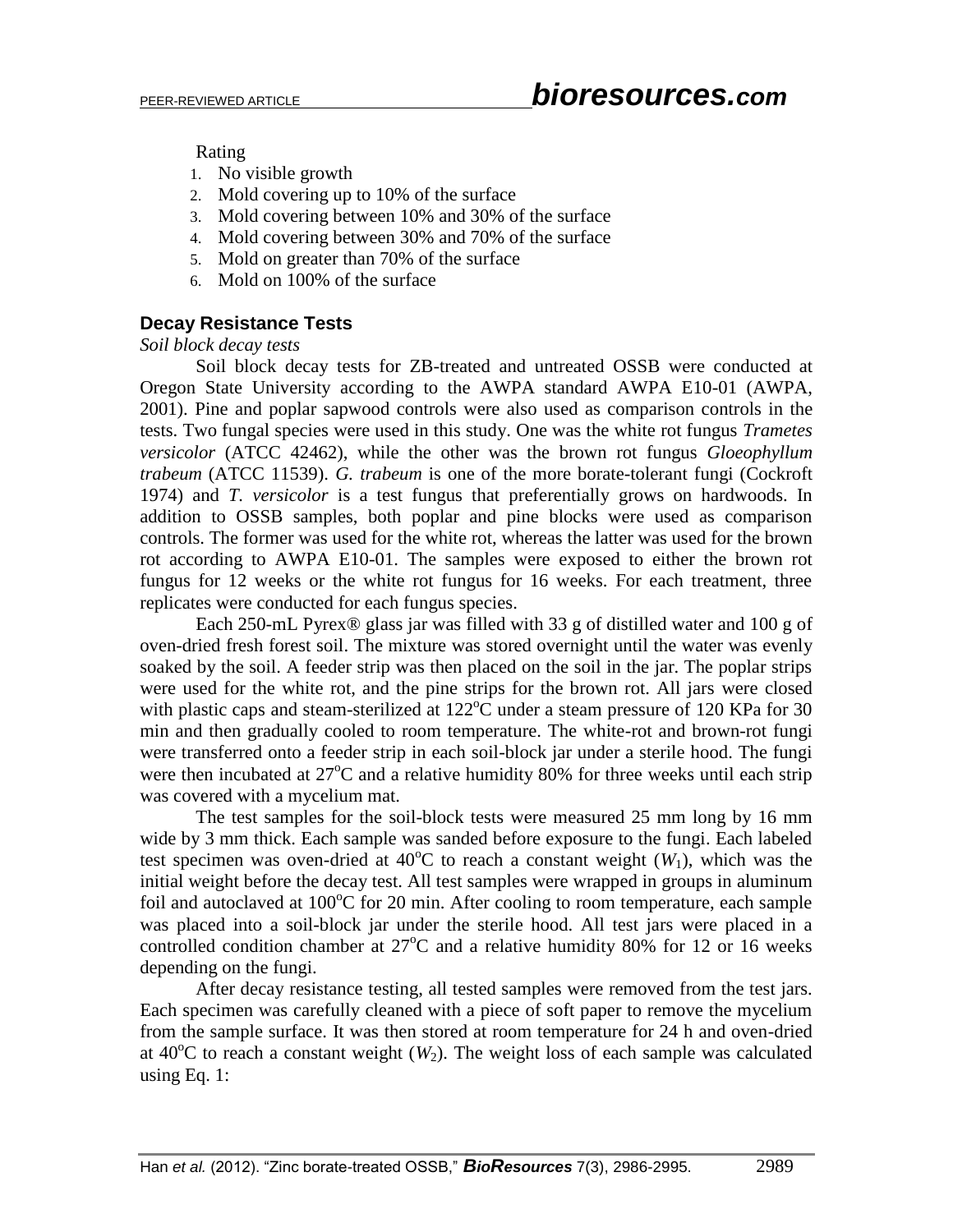Weight loss (
$$
\%
$$
) = [(W<sub>1</sub> - W<sub>2</sub>)/W<sub>1</sub>] × 100 (1)

where,  $W_1$  = sample weight prior to the decay test (g); and  $W_2$  = sample weight after the decay test (g).

The decay susceptibility index (DSI) was calculated using Eq. 2 according to the standard ENV 12038.

DSI (%) = (mass loss of sample / mass loss of reference sample)  $\times$  100 (2)

#### *EN 113 decay test*

The European version of the laboratory soil block decay test was also carried out at RTM's laboratory in Denver, Colorado according to European standard EN 113. In this exposure the OSSB, pine, or poplar samples were exposed to the brown rot fungus *Postia placenta* for 12 weeks or the white rot fungus *Irpex lacteus* for 16 weeks.

#### **Termite Resistance Test**

Termite tests were conducted at the University of Hawaii in accordance with AWPA E1-97 (AWPA 1997) by exposing the OSSB samples to the Formosan subterranean termite (*Coptotermes formosanus*). Two sets of specimens (17.8  $\times$  17.8  $\times$ 12 mm), with five replicates in each group, were prepared from the OSSB panels with ZB retentions of 0, 1.0, and 1.5%. One set was used for the termite tests, and the other set for moisture content determination. Each block was identified with a label on the sample surface. Five samples of untreated OSSB were used as controls in this study.

Each test bottle (80 mm in diameter  $\times$  100 mm in height) was autoclaved for 30 min at 105 KPa and then dried. Autoclaved sand (150 grams) and distilled water (30 mL) were added to each bottle. A single-choice procedure was used with one test block placed on a foil base slightly larger than the test specimens on the surface of the sand in each bottle, prior to the placement of termites.

Four hundred termites (approximately 360 workers and 40 soldiers) were added to the opposite side of the test block in the container. All containers were maintained at  $26^{\circ}$ C and 90% RH for four weeks. The bottle caps were placed loosely onto the container to allow for some air exchange. After the 28-day termite test, the bottles were dismantled. Live termites were counted and test blocks were removed and cleaned, using a small brush and rinsed with distilled water.

Termite mortality was determined as a ratio of the number of living termites to the initial termite number (400) and subtracted from 1.00. Test blocks were visually rated by five different observers according to AWPA E1-97 (AWPA 1997).

#### **RESULTS AND DISCUSSION**

#### **Mold Resistance**

The results of chemical assays and mold evaluation are summarized in Table 1. Chemical assays were made on all OSSB samples that were exposed in the test. As previously described, actual ZB retentions were lower than their target loading levels.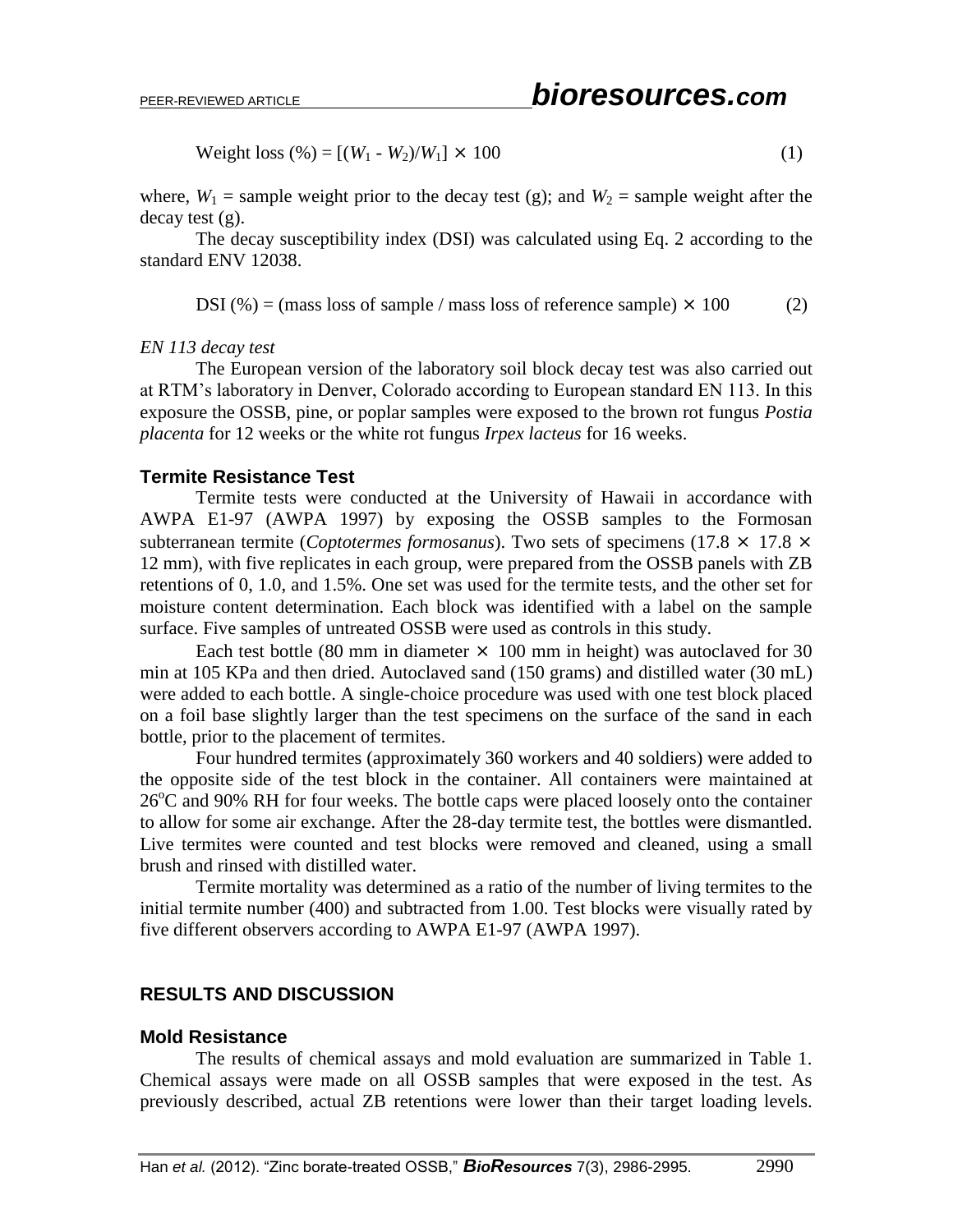Visual and coverage ratings of mold presence indicated a close response associated with ZB loadings. The untreated OSSB (0.0% ZB application) showed little resistance to mold exposure and became rapidly covered with mold. After four weeks of exposure at conditions of  $33^{\circ}$ C and  $100\%$  RH, OSSB containing ZB loadings of 1.5% and greater showed some resistance to mold growth compared to the untreated control panels. Both visual and coverage ratings of untreated OSSB had higher values than the pine control samples, indicating faster mold growth on OSSB than on the solid wood. The inferior mold resistance of straw board can be attributed to the chemical features of wheat straw. It is reported that wheat straw has a higher content of sugars and starches, especially in its kernels (Rowell *et al.* 1997); therefore, OSSB exhibits high susceptibility to contamination by mold fungi as long as the kernels are present in the panel. It is recommended to avoid the use of kernels as much as possible in OSSB production. Mold and stain control can also be accomplished by spray application of moldicides to the board surface (Morris 1995).

**Table 1.** Summary of Results for a Four-week Laboratory Efficacy Test on Mold Resistance to ZB-treated OSSB

| Actual ZB Level<br>[%] | Actual | Weekly Visual and Coverage Ratings |       |          |       |          |       |          |       |
|------------------------|--------|------------------------------------|-------|----------|-------|----------|-------|----------|-------|
|                        | BAE    | 1st Week                           |       | 2nd Week |       | 3rd Week |       | 4th Week |       |
|                        | [%]    | Visual                             | Cover | Visual   | Cover | Visual   | Cover | Visual   | Cover |
| 0.0                    | 0.00   | 4.00                               | 4.33  | 5.00     | 5.00  | 5.00     | 5.00  | 5.00     | 5.00  |
| 1.0                    | 0.85   | 3.00                               | 3.00  | 3.67     | 3.67  | 4.00     | 5.00  | 3.33     | 5.00  |
| 1.5                    | 1.28   | 1.67                               | 2.00  | 2.00     | 3.00  | 3.00     | 3.00  | 3.33     | 4.00  |
| 2.0                    | 1.71   | 1.33                               | 2.00  | 1.33     | 2.33  | 2.00     | 2.33  | 2.33     | 3.33  |
| 3.0                    | 2.56   | 1.00                               | 1.33  | 1.00     | 2.00  | 1.67     | 2.00  | 2.00     | 3.33  |
| Pine control           | N/A*   | 0.00                               | 0.33  | 0.67     | 0.67  | 2.33     | 1.67  | 2.33     | 4.00  |
| * N/A - not applicable |        |                                    |       |          |       |          |       |          |       |

## **Decay Resistance**

The results on weight loss of ZB-treated OSSB after decay resistance testing are displayed in Table 2 and Fig. 1. Weight losses caused by *G. trabeum* and *T. versicolor* on the pine sapwood blocks averaged 38.76 and 39.91%, respectively. These weight losses indicate an aggressive decay environment and positive fungal viability. Weight losses for the untreated OSSB samples exposed to *G. trabeum* and *T. versicolor* were 56.29 and 67.43%, respectively, indicating that the untreated OSSB had no decay resistance. Untreated OSSB that was evaluated as environmental controls (all other test conditions were the same, just no fungus) exhibited a weight loss of 5.71%, indicating that there were levels of water-soluble extractives in the OSSB. Weight losses for the ZB-treated OSSB blocks exposed to both fungi were significantly reduced compared to the untreated OSSB and pine control, indicating superior decay resistance performance of ZB-treated OSSB. The decay susceptibility index (DSI) also showed that the decay susceptibility significantly decreased for the ZB-treated OSSB. Weight losses for the OSSB environmental control samples (no exposure to fungus) with 1.0 and 1.5% ZB were 6.01 and 6.68%, respectively, indicating that the small weight losses in the blocks exposed to decay fungi could be attributed to leaching and not biological attack. Similar results were also obtained in the EN 113 decay test.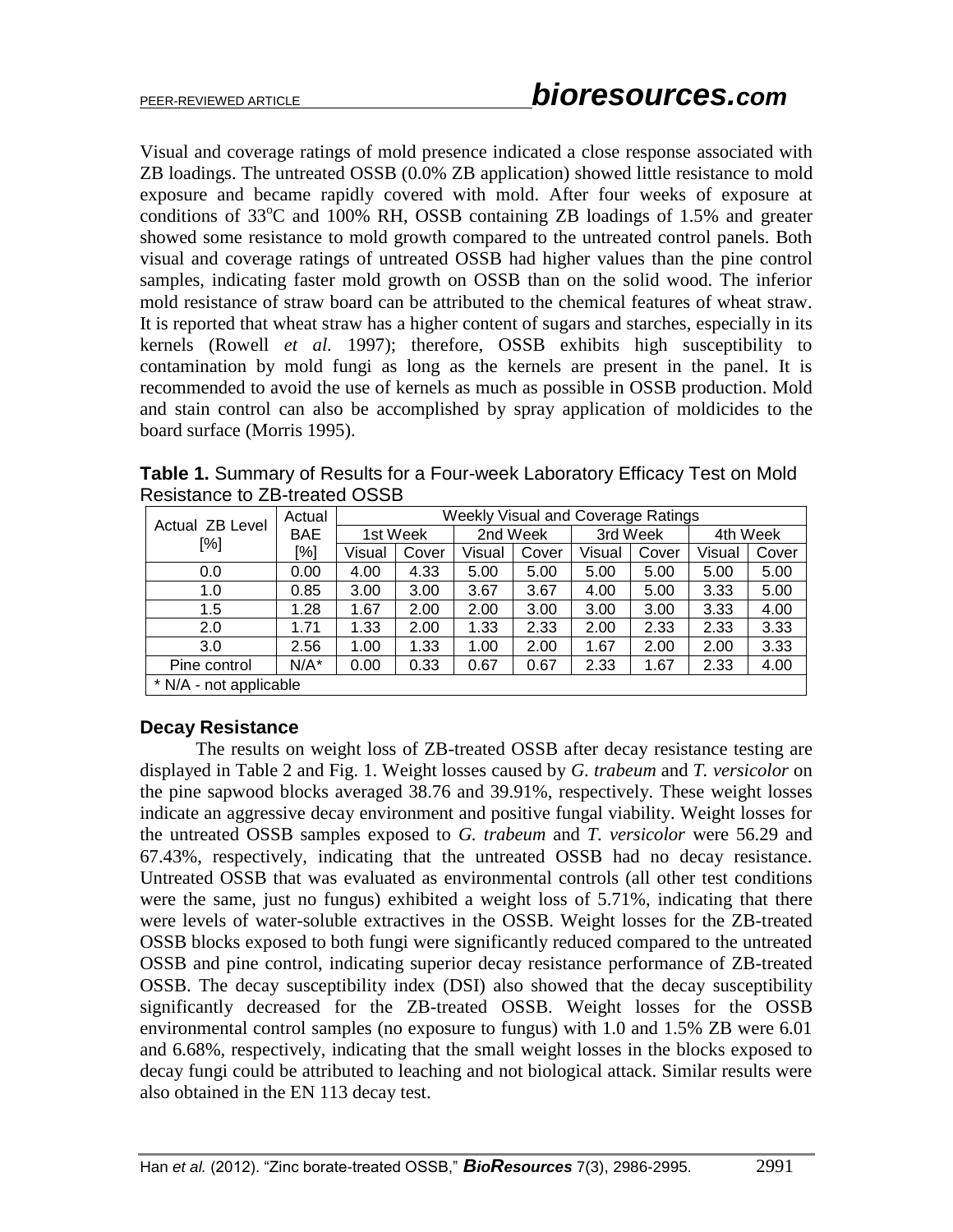The improved decay resistance of ZB-treated OSSB is due to the chemical action of ZB in the panel. The typical formula of ZB is  $xZnO\bullet yB_2O_3\bullet zH_2O$ . Like other boron compounds, ZB inhibits enzymatic reaction of fungi and insects. ZB forms stable complexes with vitamins, coenzymes or other biological molecules having polyol groups and simultaneously inhibits metabolic activity, enzymatic function, and growth of fungi. Therefore ZB acts more as fungistatic agent that has an inhibiting effect upon the growth and reproduction of fungi without destroying them, rather than acting as a fungicide.

| ZB<br>Level<br>[%]                                                                                | AWPA E10 Soil Block Test |        |                    |            |                | EN 113 Decay Test |            |                 |            |                |
|---------------------------------------------------------------------------------------------------|--------------------------|--------|--------------------|------------|----------------|-------------------|------------|-----------------|------------|----------------|
|                                                                                                   | G. trabeum               |        | T. versicolor      |            | No.<br>fungus  | P. placenta       |            | I. lacteus      |            | No.<br>fungus  |
|                                                                                                   | WL*[%]                   | DSI**  | W <sub>L</sub> [%] | <b>DSI</b> | WL[%]          | WL[%]             | <b>DSI</b> | WL[%            | <b>DSI</b> | WL[%]          |
| 0.0                                                                                               | 56.29<br>(3.04)          | 145.23 | 67.43<br>(2.88)    | 168.96     | 5.71<br>(0.39) | 6.17<br>(1.67)    | 14.68      | 50.46<br>(5.49) | 110.05     | 1.57<br>(0.60) |
| 1.0                                                                                               | 9.88<br>(3.88)           | 25.49  | 5.51<br>(1.55)     | 13.81      | 6.01<br>(0.31) | 6.01<br>(1.47)    | 14.30      | 5.72<br>(1.33)  | 12.48      | 1.09<br>(0.30) |
| 1.5                                                                                               | 7.20<br>(0.38)           | 18.58  | 6.69<br>(0.71)     | 16.76      | 6.68<br>(0.48) | 5.32<br>(0.61)    | 12.65      | 6.78<br>(1.50)  | 14.79      | 2.43<br>(0.33) |
| Pine                                                                                              | 38.76<br>(6.47)          |        | 39.91<br>(6.64)    |            |                | 42.04<br>(8.41)   |            | --              |            |                |
| Poplar                                                                                            |                          |        |                    |            |                |                   | --         | 45.85<br>(7.30) |            |                |
| * Each mean (±SD) of weight loss (WL) represents three replicates of OSSB and solid wood samples. |                          |        |                    |            |                |                   |            |                 |            |                |
| ** DSI = decay susceptibility index                                                               |                          |        |                    |            |                |                   |            |                 |            |                |

**Table 2.** Summarized Data for Decay Resistance Test of ZB-treated OSSB



**Fig. 1.** Mass loss of untreated OSSB, pine solid wood, and ZB-treated OSSB exposed to the brown and white rot fungi in an AWPA E10 soil block test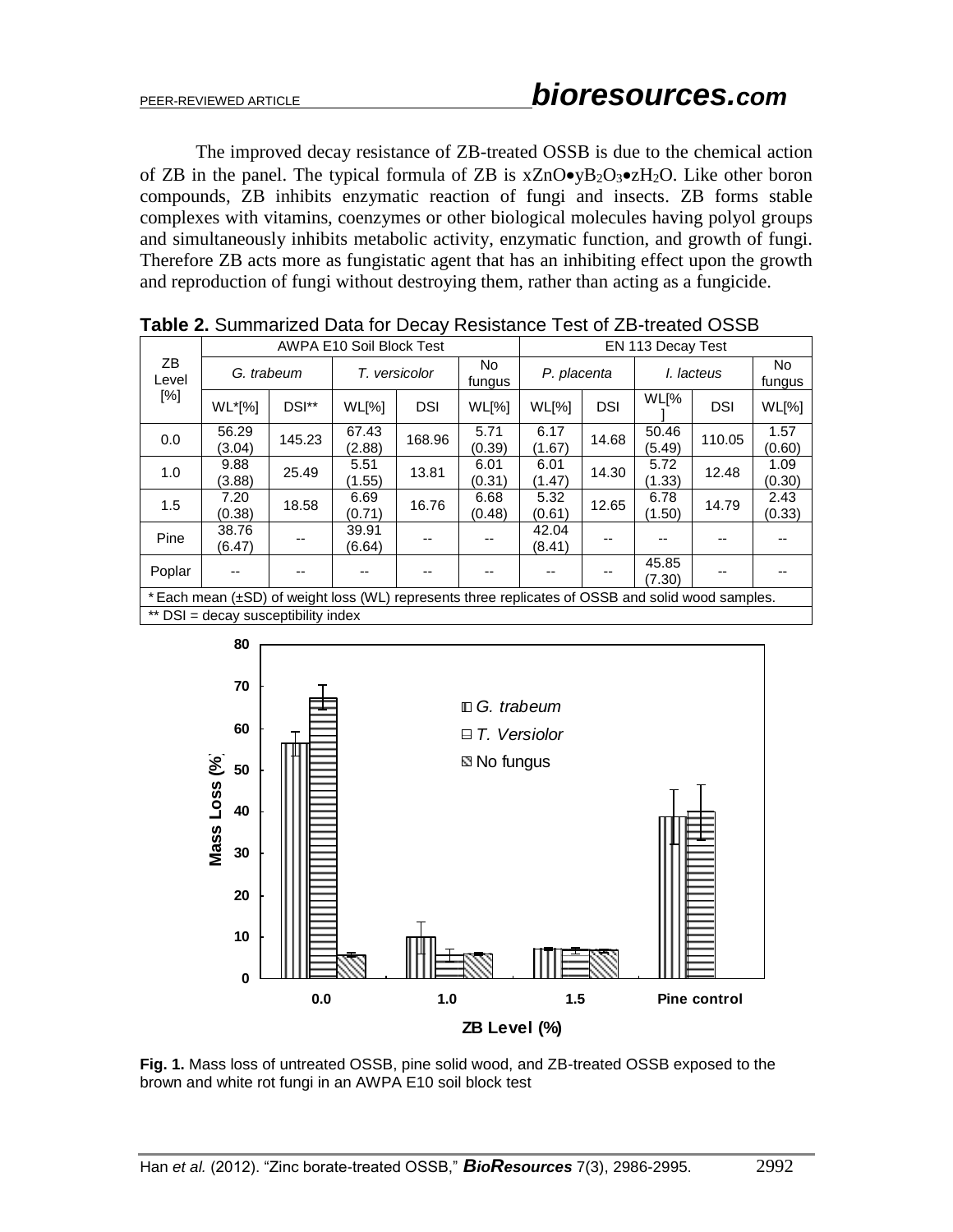#### **Termite Resistance**

A summary of results for a four-week laboratory efficacy test for Formosan subterranean termite resistance to ZB-treated OSSB is shown in Table 3. Visual termite ratings for the OSSB samples with actual ZB retentions of 0.0, 1.0, and 1.5% were 6.6, 8.2, and 8.4, respectively. These visual ratings were carried out using the AWPA 0 to 10 rating scale, with a rating of 0 indicating complete destruction of the sample and a rating of 10 indicating no evidence of termite attack. The 8.2 and 8.4 ratings are consistent with a level of termite nibbling that is often seen with borate-treated samples in lab and field evaluations

Termite mortality was also recorded at the conclusion of the 28-day test, indicating the number of dead termites out of the 400 termites (360 workers and 40 soldiers) specified in the test protocol. The 0.0, 1.0, and 1.5% ZB-treated OSSB samples exhibited termite mortality of 24.6, 100.0, and 100.0%, respectively. Higher termite mortality is a positive result. For the ZB treated samples, none of the termites were alive at the conclusion of the test.

| Actual ZB level [%]                                            | Rating * | Termite mortality [%] |  |  |  |  |  |
|----------------------------------------------------------------|----------|-----------------------|--|--|--|--|--|
| 0.0                                                            | 6.6      | 24.6                  |  |  |  |  |  |
| 1.0                                                            | 8.2      | 100.0                 |  |  |  |  |  |
| 1.5                                                            | 8.4      | 100.0                 |  |  |  |  |  |
| * Rating – Based on 0-10 scale with 0 denoting the most damage |          |                       |  |  |  |  |  |

**Table 3. Formosan Subterranean Termite Resistance of ZB-treated OSSB** 

The termite results described here are laboratory studies. Field studies evaluating the performance of ZB-treated OSSB against an active Formosan subterranean termite colony are currently being carried out, and these results will be reported in the future.

## **CONCLUSIONS**

From the results obtained, the main conclusion is that retention of 1.5% ZB provides performance against decay fungi, mold fungi, and termites for the OSSB samples evaluated. Addition of ZB should be carried out so as to ensure that a minimum retention of 1.5% ZB is achieved in the OSSB. The specific findings can be drawn as follows:

- 1. OSSB containing ZB loadings of 1.5% and greater showed some resistance to mold growth compared to the untreated control panels.
- 2. The untreated OSSB had inferior mold resistance compared to solid wood due to the chemical features of wheat straw and incomplete removal of kernels.
- 3. Superior performance against decay fungi was observed for ZB-treated OSSB at 1.0% and 1.5% ZB retentions compared to untreated OSSB and solid wood controls.
- 4. The termite mortality indicated that none of the termites were alive at the conclusion of the test for ZB-treated OSSB.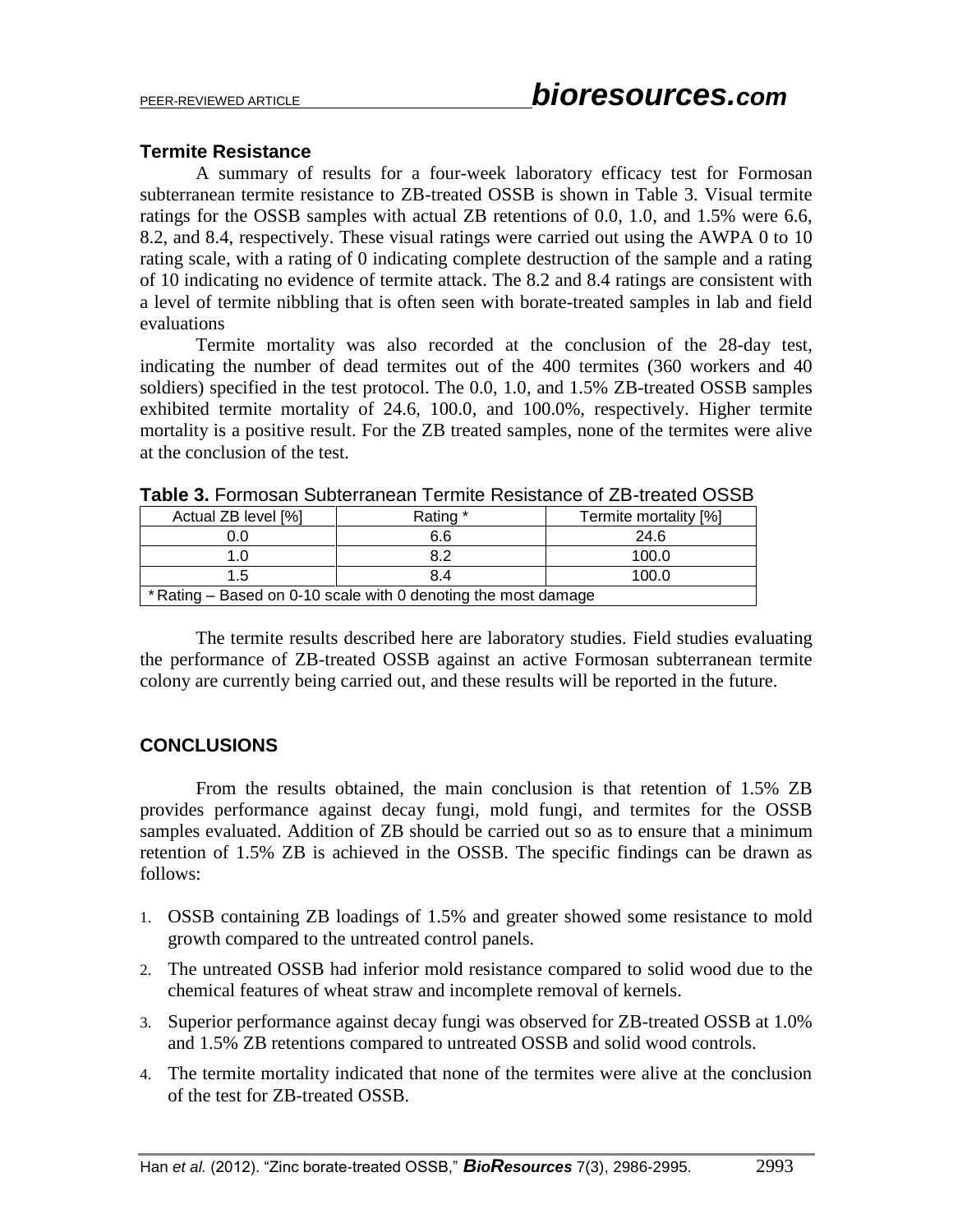## **ACKNOWLEDGMENTS**

The authors are grateful for the cooperation of Alberta Innovates Technology Futures in the preparation of OSSB samples.

## **REFERENCES CITED**

American Wood-Preserver's Association (2006). *Standard Method of Evaluating the Resistance of Wood Product Surfaces to Mold Growth*, AWPA Standard AWPA E24- 06, AWPA, Granbury, TX, USA.

American Wood-Preserver's Association (2001). *Standard Method of Testing Wood Preservatives by Laboratory Soil-Block Cultures*, AWPA Standard AWPA E10-01, AWPA, Granbury, TX, USA.

- American Wood-Preserver's Association (1997). *Standard Method for Laboratory Evaluation to Determine Resistance to Subterranean Termites*, AWPA Standard AWPA E1-97, Granbury, TX, USA.
- American Society for Testing and Materials (1997). *ASTM D 3273-94. Standard Test Method for Resistance to Growth of Mold on the Surface of Interior Coatings in an Environmental Chamber*, ASTM, Philadelphia, PA, USA.
- Cockroft, R. (1974). "Evaluating the performance of wood preservatives against fungi," *J. the Institution of Wood Sci*. 6(6), 2-8.
- Han, G., Cheng, W., and Leendertse, Krijn D. K. (2010a). "Utilization of wheat straw as a building material - Oriented structural straw board and its housing system," *J. Wood Industr*y 24(3), 44-47.
- Han, G., Leendertse, Krijn D. K., and Wasylciw, W. (2010b). "Opportunity and market of oriented structural straw board in china," In: *Proceeding of the 64th American Forest Products Society International Convention.* June 20-22, 2010. Madison, Wisconsin, USA.
- Han, G. (2001). "Development of reed and wheat straw composite panels," *Ph. D. dissertation.* Kyoto University, Japan.
- Laks, P. E., Quan, X., and Palardy, R. D. (1991). "The effects of sodium octaborate and zinc borate on the properties of isocyanate-bonded waferboard," In: *Proceedings of dhesives and Bodnded Wood Symposium*, C. Y. Hse, and B. Tomita (eds.), FPRS. pp. 144-157.
- Laks, P. E., and Manning, M. J. (1995). "Preservation of wood composites with zinc borate," In: *International Research Group on Wood Preservation*, Doc. No. IRG/WP/95-30074.
- Lee, S. Y., Wu, Q., and Smith, W. R. (2004). "Formosan subterranean termite resistance of borate- modified strandboard manufactured from southern wood species: A laboratory trial," *Wood and Fiber Sci.* 36(1), 107-118.
- Morris, P. I. (1995). "Processes to improve the durability of OSB," *Report for the Canadian Forest Service and Land and Forest Services pursuant to the Canada-Alberta Partnership Agreement in Forestry,* Alberta Land and Forest Service, Edmonton, Canada, p 28.